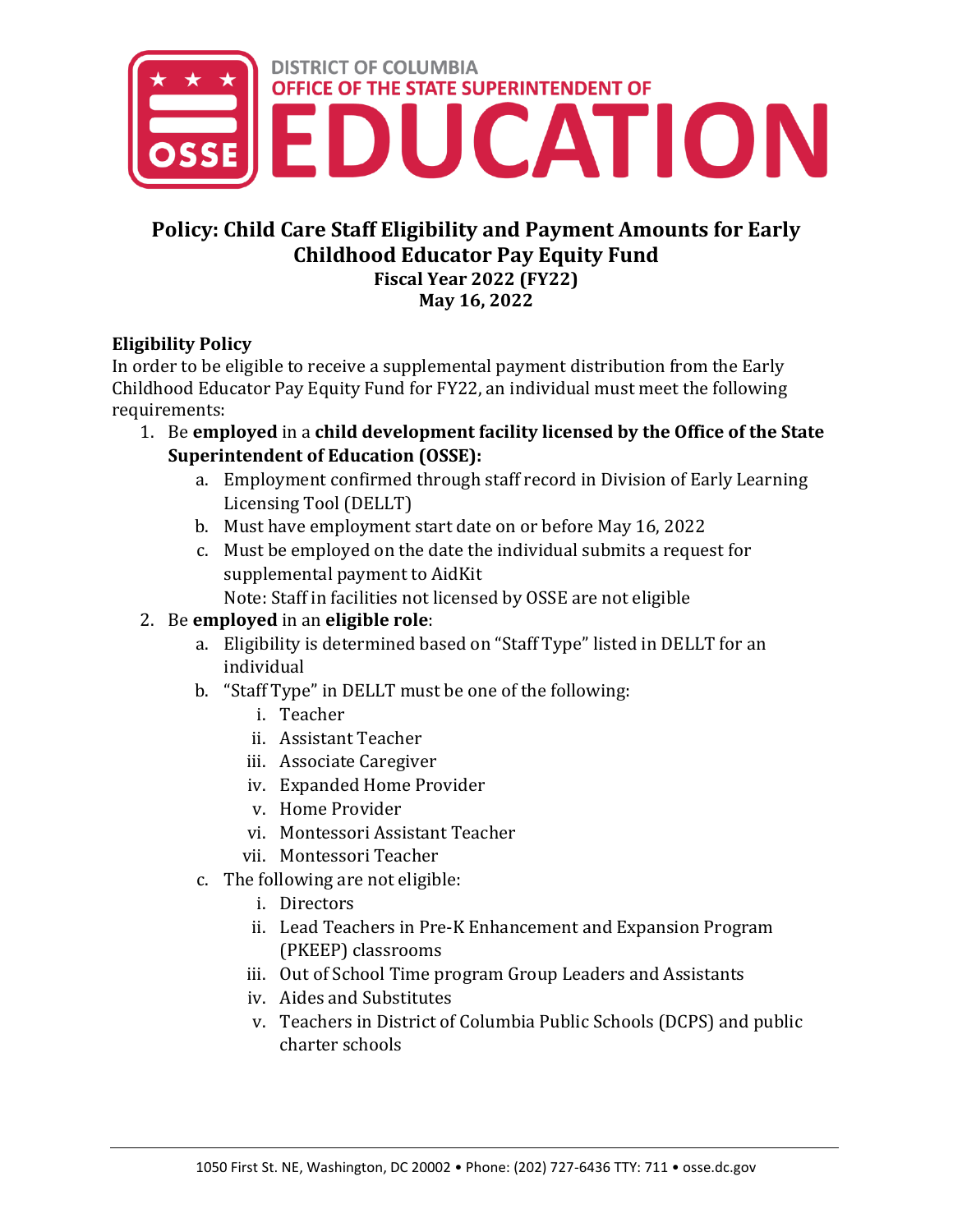#### 3. **Submit supplemental payment request** to AidKit

- a. In order to receive funds, eligible child care staff must submit a payment request through AidKit's platform that includes all required information:
	- i. Photo ID
	- ii. Headshot/selfie
	- iii. Payment Information (*note: payment options for both banked and unbanked*)
		- 1. **Direct Bank Deposit:** If you choose to be paid via direct deposit, the following information is required to complete the payment:
			- a. Bank name
			- b. Routing number
			- c. Account number
		- 2. **Debit Card:** If you choose to be paid via a debit card, the following information is required to complete the payment:
			- a. Home address
				- i. Note: The debit card will be mailed to this address
	- iv. Social Security Number (SSN)/Individual Taxpayer Identification Number (ITIN)
	- v. W-9 form
- b. Requestor must **affirm** the following:
	- i. **Intend to remain employed** in a licensed child development facility through at least Dec. 31, 2022
	- ii. **Regularly work** in the licensed child development facility on a **fullor part-time** basis:
		- 1. Full-time: At least 30 hours a week on average or has worked at least 240 hours in the past eight weeks
		- 2. Part-time: At least 10 hours a week on average or has worked at least 80 hours in the past eight weeks
- c. Payment will only be issued after all required information is provided and the payment request is approved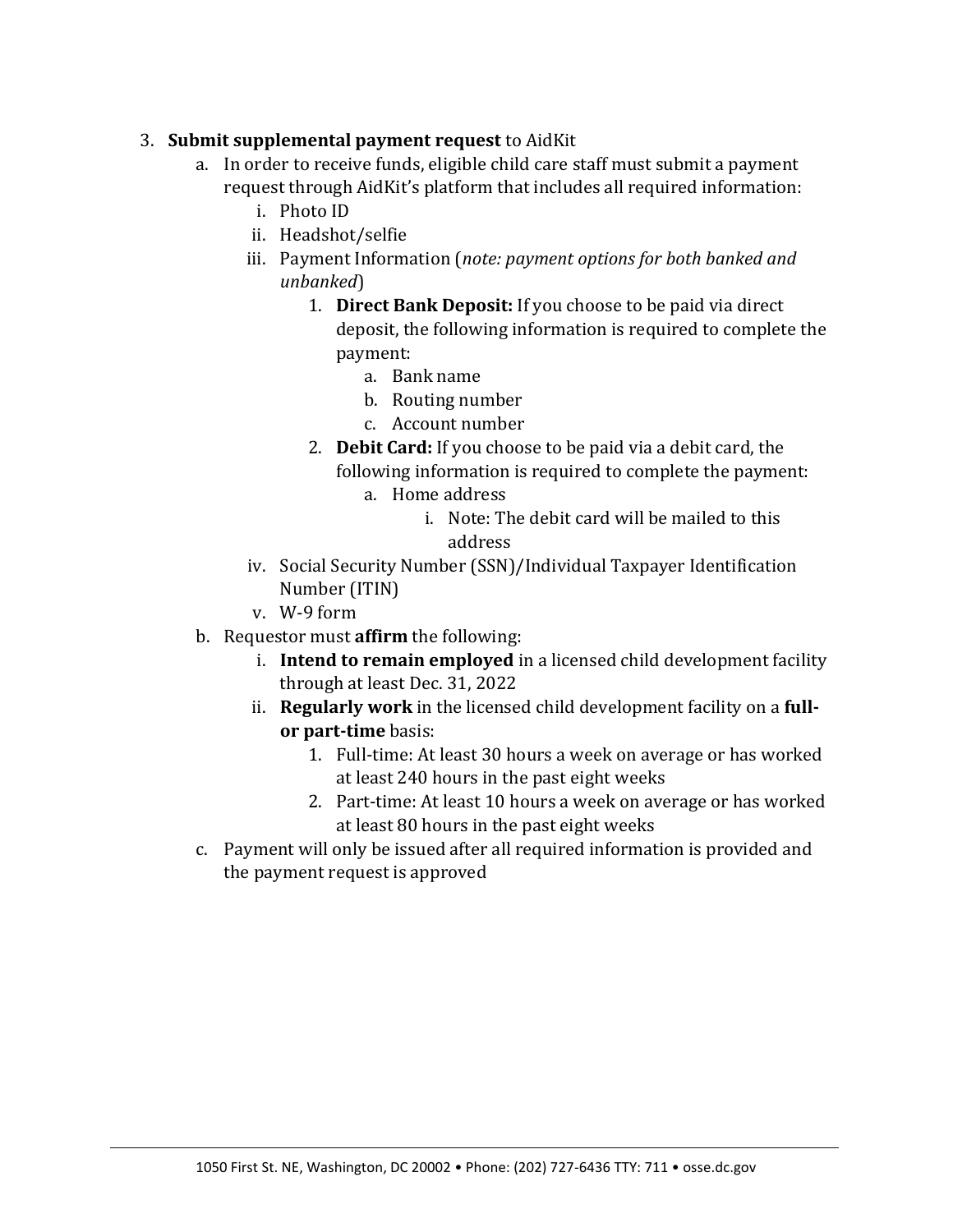### **Payment Amounts**

Payment amounts for child care staff eligible to receive a supplemental payment distribution from the Early Childhood Educator Pay Equity Fund for FY22 will be determined based on the following:

- 1. "**Staff Type**"
	- a. Payment amount is determined based on "Staff Type" listed in DELLT for an individual
	- b. The following "Staff Types" qualify for "ECE I" Payment Level:
		- i. Assistant Teacher
		- ii. Montessori Assistant Teacher
		- iii. Associate Caregiver
	- c. The following "Staff Types" qualify for "ECE II" Payment Level:
		- i. Teacher
		- ii. Expanded Home Provider
		- iii. Home Provider
		- iv. Montessori Teacher
- 2. **Full- or Part-Time** Employment Status
	- a. Full- or part-time status is determined based on self-validation in the supplemental payment request form
	- b. Individuals requesting supplemental payment must select one of the following:
		- i. Full-time: Work an average of 30 hours a week in the licensed child development facility, or at least 240 hours over the past eight weeks
		- ii. Part-time: Work an average of 10-30 hours a week in the licensed child development facility, or at least 80 hours over the past eight weeks
		- iii. Less than part-time: Work an average of less than 10 hours a week in the licensed child development facility, and have not worked at least 80 hours over the past eight weeks
- 3. Payments will be determined based on the combination of staff type and full- or part-time status, based on the table below:

|                                                                                                                                               | <b>Time Status</b> |                  |
|-----------------------------------------------------------------------------------------------------------------------------------------------|--------------------|------------------|
| <b>Staff Type</b>                                                                                                                             | <b>Full-Time</b>   | <b>Part-Time</b> |
| ECE I:<br><b>Assistant Teacher</b><br>$\bullet$<br>Associate<br>$\bullet$<br>Caregiver<br>Montessori<br>$\bullet$<br><b>Assistant Teacher</b> | \$10,000           | \$5,000          |